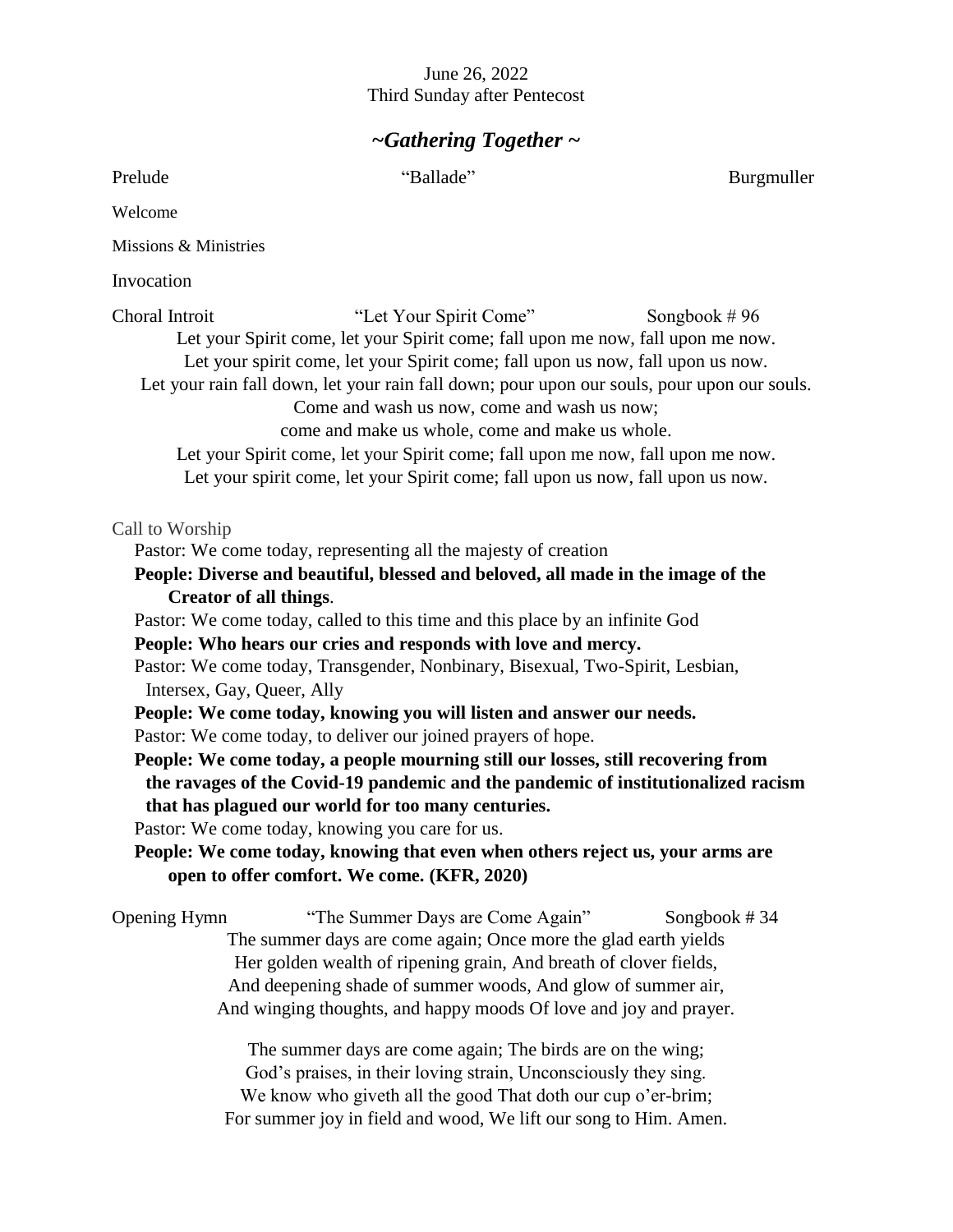### *~ Coming Alive in Community ~*

Call to Confession

God has always been there for us, loving us and calling us to be all that we can be. Let us tell God all about ourselves, not leaving anything out.

#### Prayer of Confession

**Everloving, everliving God, you have given us life itself and have asked us to be lifegiving people in your name. But we, in turn, have cared more about ourselves and our comfort than about your people in every place. There are people in our very presence who are left out of our thoughts and prayers, because our minds and hearts are too crowded with all the things that will make us feel self-satisfied. The world aches for peace, while we proclaim power to be more important. People on our streets go hungry because we make sure that we are full before even thinking about them. God, forgive us and renew in us the purpose to live and love as Jesus did. In his name we pray. Amen.** *Silence for Prayer and Reflection*

#### Assurance of Forgiveness

God is merciful and gracious, slow to anger and abounding in steadfast love. Hear the good news, our sins are forgiven.

Special Music **"**God is Faithful" Dan Wolgemuth, Piano Dan Wolgemuth © 2022 First Run Muzik Psalter ASCAP

### *~ We Hear God's Word ~*

Scripture Lessons The Gospel Reading: Luke 9:51-62 Barbara Brown The Reading of Psalm 77:1-2, 11-20 The Epistle Reading: 2 Kings 2:1-14 The Word of God for the people of God. **Thanks be to God.**

Sermon **Rev.** Suzanne M. Spaulding

Hymn for Reflection "Spirit of the Living God" Songbook #58 Spirit of the living God, fall afresh on me. Spirit of the living God, fall afresh on me. Melt me, mold me, fill me, use me. Spirit of the living God, fall afresh on me.

*~ Sharing Blessings With Others ~*

Prayers of the People

The Prayer of Our Savior Minister: Let us pray as Christ our Savior has taught us.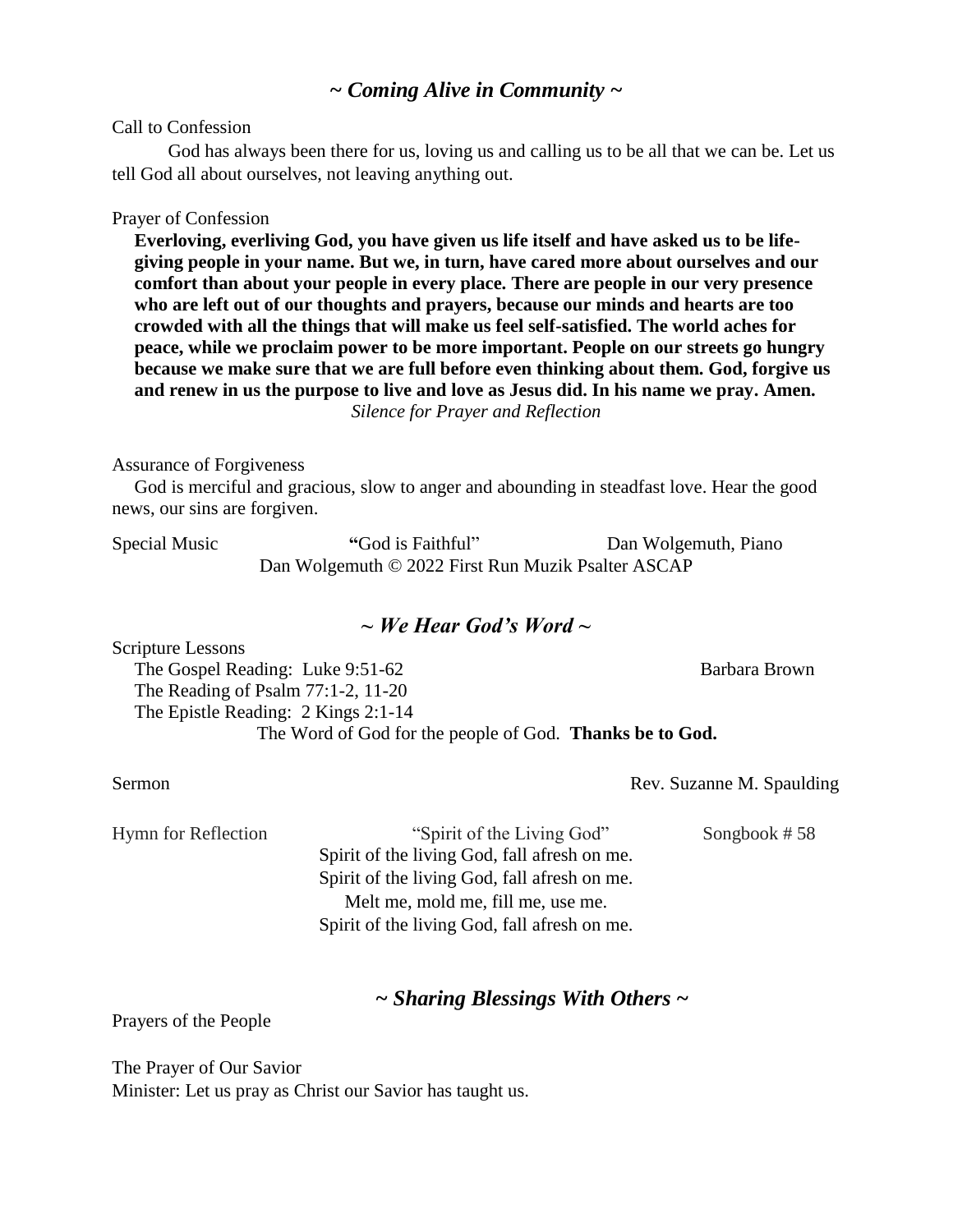**All: Our Father, who art in heaven, hallowed be thy name. Thy Kingdom come. Thy will be done on earth as it is in heaven. Give us this day our daily bread. And forgive us our sins, as we forgive those who sin against us. And lead us not into temptation, but deliver us from evil. For thine is the kingdom and the power and the glory, forever. Amen.**

Offering our Gifts - Thank you for your faithful support of Shenkel's ongoing ministries *Coventry Food Pantry- The Pantry is located on the lower level of the North Coventry Township building and is a provider for the Emergency Food Assistance Program for Nothern Chester County. Established over 30 years ago, it assists area residents from all municipalitie in the Owen J. Roberts School District including South Coventry Township.*

Offering Response "We Plow the Fields" Songbook # 36 All good gifts around us Are sent from heaven above; Then thank the Lord, O thank the Lord For all His love. Amen.

Prayer of Dedication

### *~ Going out in Joy ~*

Sending Hymn "Guide My Feet" Songbook # 53

Guide my feet while I run this race, guide my feet while I run this race, guide my feet while I run this race, For I don't want to run this race in vain.

Hold my hand while I run this race, hold my hand while I run this race, hold my hand while I run this race, For I don't want to run this race in vain.

I'm your child while I run this race, I'm your child while I run this race, I'm your child while I run this race, For I don't want to run this race in vain.

Stand by me while I run this race, stand by me while I run this race, stand by me while I run this race, For I don't want to run this race in vain!

Benediction

**Continue to serve with faith and love,**

**Depart from this time today committed to sharing the best of yourself,**

**Through generosity of time and resources,**

**Meeting the needs of others, both spoken and unspoken, seen and unseen, heard and unheard**

**As the God of healing has healed us,**

**Let us go now and share that compassion with the world,**

**Let us go and greet our beloved transgender, bisexual, lesbian, and gay siblings,**

**Our Black, Latinx, Indigenous, siblings,**

**Sharing the good news that they are seen, they are heard, they are Beloved. Go now in hope. Amen. (KFR, 2020)**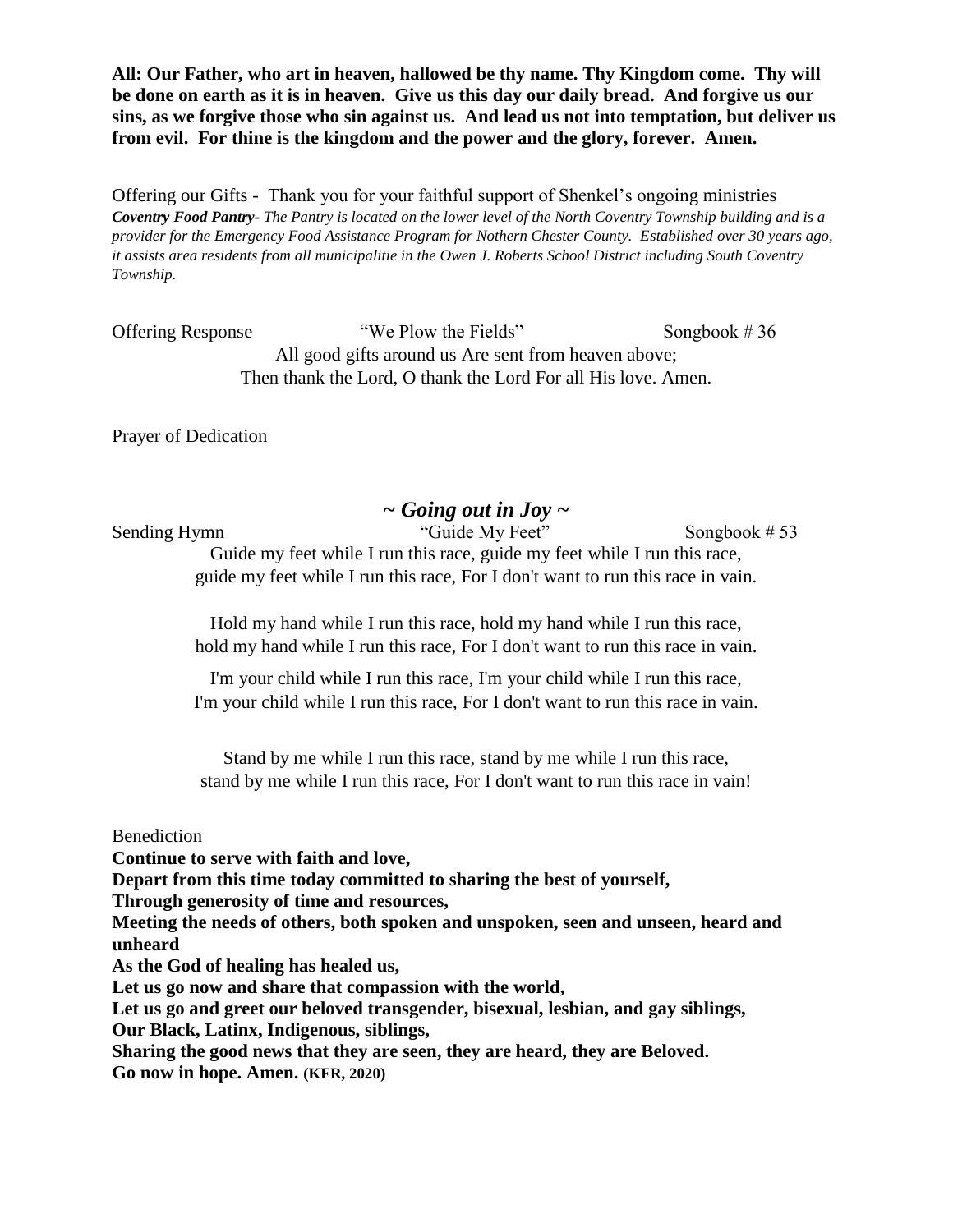Choral Sending "Teach Us How to Live" Songbook # 99 In these last days I will pour out my Spirit, grace for ev'ryone. Those who by faith call on me for salvation enter my kingdom. Your young men will see visions, your daughters will prophesy. Wonders in heaven and signs on earth point to Jesus Christ. Turn from your sin and be baptized in Jesus, He alone forgives; Receive this gift, Holy Spirit in dwell us, teach us how to live. Teach us how to live.

Postlude "Shout to the North" Smith

#### *Announcements*

**The Prayer Community asks you to join with us this week in praying for:**

Joan and Joe Palubinsky

Angeline Viti

Glen Bradley

Kay Ellis

Erika Price

# *~ This week at Shenkel UCC ~*

Sun., 6/26 ~ Reflective Worship service at 8:30 am in sanctuary. ~ Worship service in the Grove at 9:45 am

## *~Upcoming events at Shenkel UCC~*

Sun., 7/3 ~ Reflective Worship service with Communion at 8:30 am in sanctuary. ~ Worship service with Communion in the Grove at 9:45 am

Scripture Readings for July 3:

Luke 10:1-11, 16-20; Psalm 66:1-9; II Kings 5:1-14